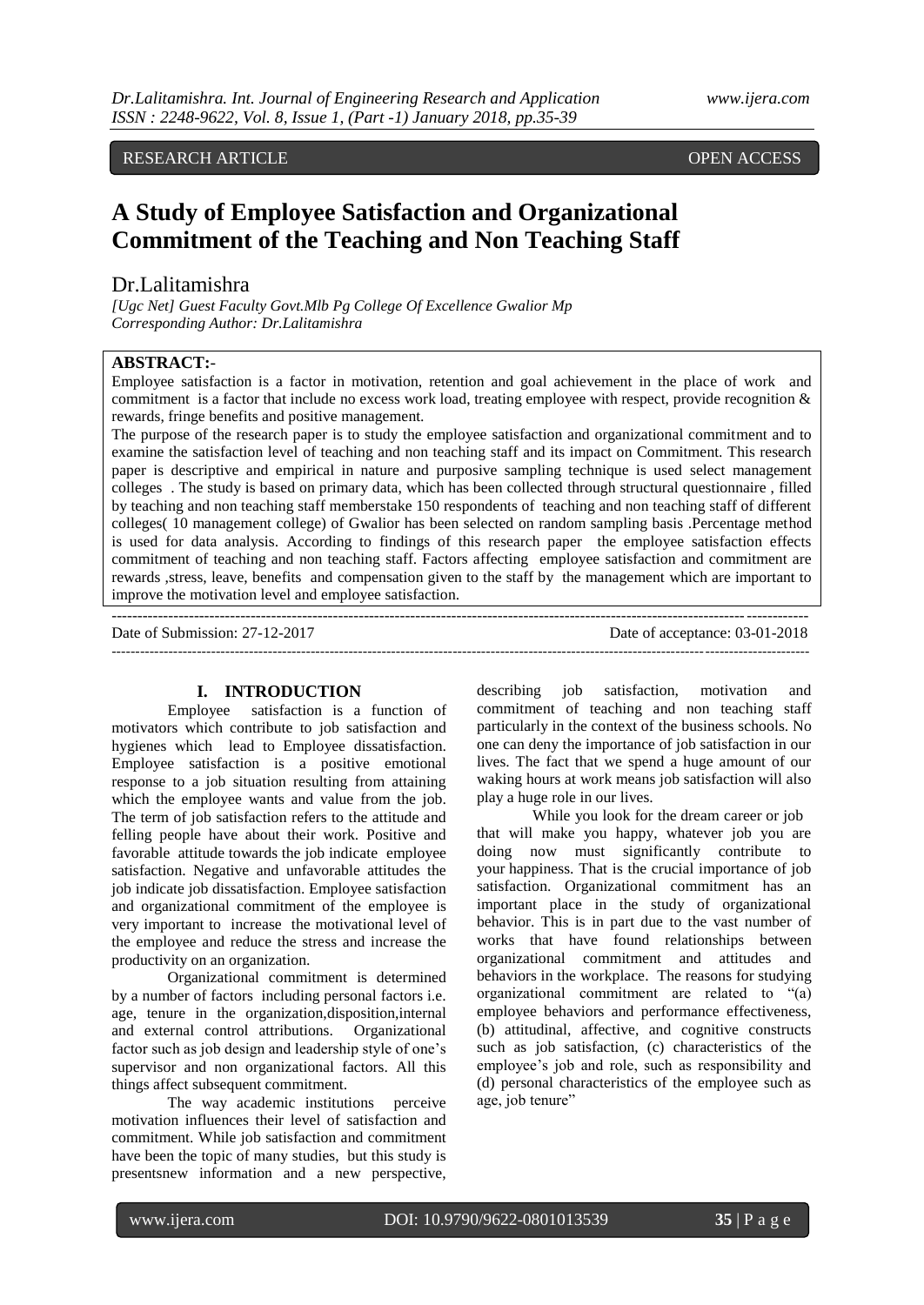## **II. REVIEW OF LITERATURE**

Narimawati, S.E., (2007) studies on "The influence of work Satisfaction, Organizational Commitment and turnover Intension" and he finds that employee satisfaction effects the organizational commitment very strongly. Sumita,( 2004 ) studies on "Effects of organizational commitment on productivity" and she finds that the main objective of the management is to increase the efficiency by getting maximized productivity at the minimum cost .However, motivation is considered to be crucial for good performance with employee satisfaction.

Mitchell(1982), studies on "Relation between job performance and motivation" and finds that job performance are typically determined by the motivation to work hard and high motivation mean greater efforts and higher performance.

Tung(1981), studies on "Patterns of MotiEvation in Chinese Industrial Enterprises" and finds thatmotivation is the push employees towards improved performance and increased productivity. Stoke(1999), motivation is a human psychological characteristics that contribute to a person"s degree of commitment. Dormann&Zapf(2001), studies on"Job satisfaction: A meta-analysis of stabilities" and he finds that Employee satisfaction is more response to specific factors of the job. Job satisfaction is placed as a control concept in work and organizational psychology. Although initively convincing, working conditions as the major cause of the job satisfaction have been challenged. Sahnawaz&Juyal (2006), studies on"Human Resource Management Practices and Organizational Commitment in Different Organizations" and they finds that employee commitment is seen as the key factor in achieving competitive performance.

#### **Objectives:-**

- To find out the satisfaction level of employee.
- To find out the level of the good relationship between the Employee satisfaction and organizational commitment.
- To identify important factors of the employee satisfaction and organizational commitment of the employee.

#### **Research Hypothesis:-**

**Ho1:** Employee satisfaction is connected with organizational commitment

**Ho2:** Employee are highly satisfied with concerned institutions.

## **III. RESEARCH METHODOLOGY**

This Research is descriptive in nature and survey approach is used to collect the data .150 Respondents are taken from different institutions (10 management colleges) of Gwalior for sample design. Stratified sampling technique is used to collect the data. Questionnaire is prepared through Likert type Scale here 1 indicate for highly response and 5 indicate for minimum response.

#### **The Study:-**

This research paper is quantitative in nature and the aim is to find out the result that the employee satisfaction & organizational commitment and satisfaction level of employees(Teaching and nonteaching staff )and further to list the management teachers and administration staff ,satisfied with job or not.

#### **Research Design:-**

This research paper is prepared through the proper research methodology, using field work ,sampling plan and appropriate analytical technique and large sample size. This research paper is a conclusive research.

# **Sampling Design**

# **Population**

Population of this research paper are the all teaching and non-teaching employees in ten management colleges of Gwalior.

## **Sample Frame**

List of the all employees (Teaching and Nonteaching) in ten management college of Gwalior. The list is collected from respective Admin/Hr department in all management college of Gwalior.

#### **Sample Unit**

The sample unit is ten organization of management school in the Gwalior i.e. Vijararaje<br>Institute of Technology & Management, Institute of Technology & Management, BhartiyaVidyaMandir Institute of Management , Aditya college Gwalior ,Bostan college ,Institite of Professional Studies Gwalior, Vikrant college of Gwalior, Preston college Gwalior, Maharaja college of management Gwalior, Maakaila Devi Institute of Technology and Management. GICTS college Gwalior

#### **Sample Elements**

The total sample size are 150 respondentsin ten management school in Gwalior, teaching and non-teaching staff are sampling elements.

#### **Sample Technique**

Sampling technique is non-probability; quota sampling technique is used to decide the sampling elements we have selected the sample size of 150 respondents of the business school in Gwalioron the basis of random sampling in this research paper.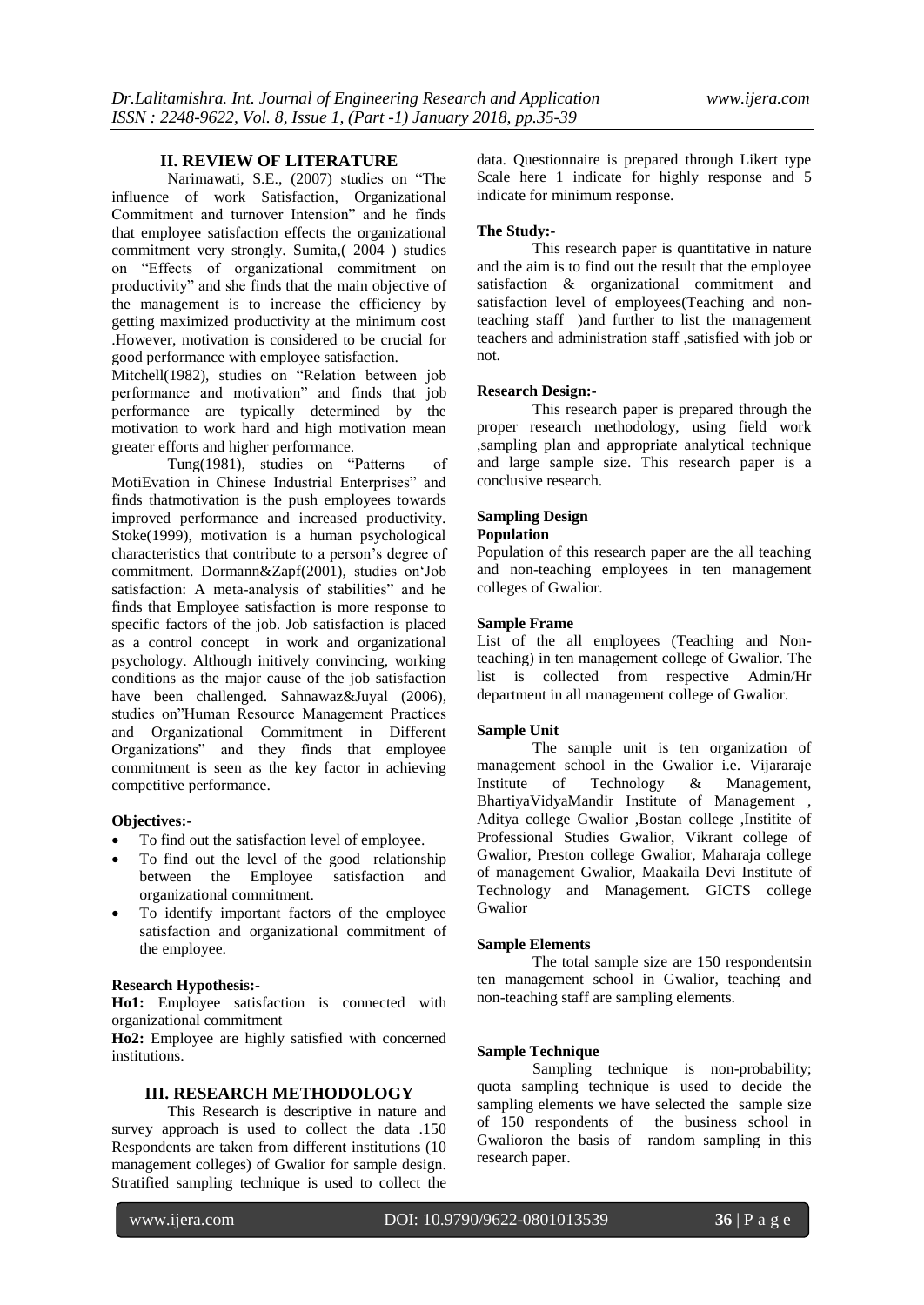## **IV. METHOD OF DATA COLLECTION**

The primary data has been prepared on the basis of questionnaire and survey method and filled by 150 respondents. Important discussion is made with officials of the HR department in all management institutions of Gwalior.

#### **V. RESULT**

By the Relationship between Employee Satisfaction and organization commitment we show that only 14% of the employees are dissatisfied with their working condition, work relationship and pay & promotion in business school of management Gwalior. But 65% of the employees are satisfied with these variable (working condition, work relationship and pay & promotion) in their organization. 21% employees are neutral. 14% employees are

dissatisfied with AC, CC & NC\* 73% employees are more committed to organization. 14% employees are neutral. So it can conclude that, if employee satisfaction is improved then commitment is also improved of the employees of business school of management of Gwalior. Employee Satisfaction Level of Teaching and Non-Teaching Staff, the employee satisfaction level is very high about 65% relating to the working condition, work relationship and pay and promotion of business school of management . But it can also be seen that 14% employees are dissatisfied with those three variables of business school of management . Employees are not to the job security of the employees at the bottom of the hierarchal pyramid. These include the support teaching and non-teaching staff. 21% employees are neutral

**Relationship between Employee Satisfaction and organization commitment Employee Satisfaction Level of Teaching and Non-Teaching Staff Employee Satisfaction**





# **Factor Affecting of the Employees Satisfaction and Organizational Commitment**

| S.No. | <b>Factors</b>                  |                                                              |
|-------|---------------------------------|--------------------------------------------------------------|
|       | <b>Job Related Factors</b>      | Turnover, Absenteeism, Job Effort, Job Role, and Performance |
| ٠.    | <b>Personal Characteristics</b> | Age, Years of Service and Gender                             |
| 3.    | <b>Employment Opportunities</b> | Economic, Technological Advance, Corporate Value,            |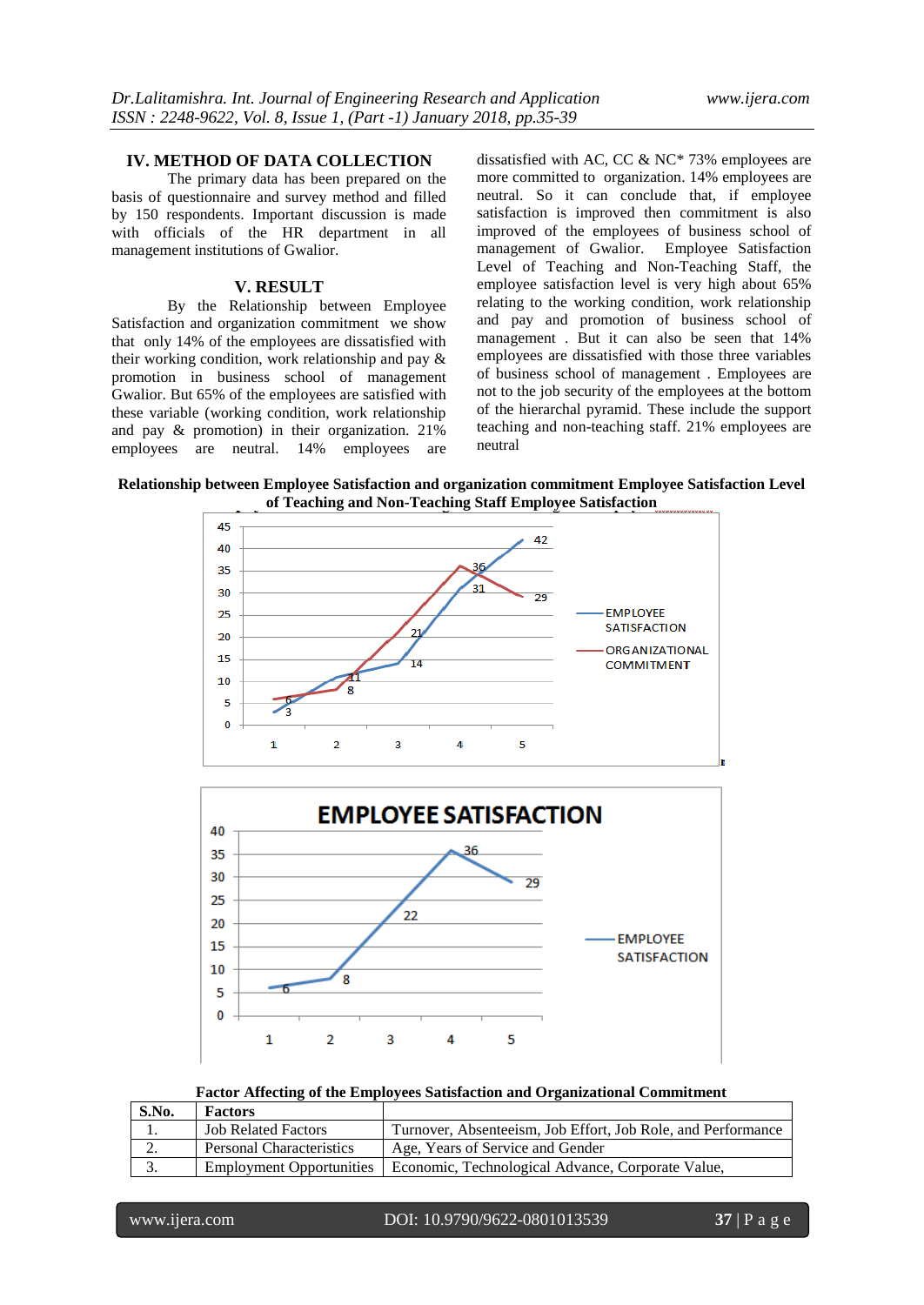| 4.  | <b>Work Environment</b>         | Recruitment, Selection, Performance Appraisal, Promotion<br>and Management Style                  |
|-----|---------------------------------|---------------------------------------------------------------------------------------------------|
| .5. | Positive Relationship           | Honesty, Caring, Positive Communication with among<br>coworkers                                   |
| 6.  | <b>Organizational Structure</b> | Growth, Technology, Customer Needs, Flexible Structure are<br>more likely to contribute           |
| 7.  | Management Style                | Employee commitment, moral, loyalty, and attachment may<br>consist not only providing motivators. |

#### **Suggestions :-**

# **Guidelines to Enhance Employee Satisfaction and Organizational commitment**

| S.No.          | <b>Commit to Employees</b>      |                                                         |
|----------------|---------------------------------|---------------------------------------------------------|
| 1.             | Clarification<br>and            | Clarify the mission and ideology, Inclusive Fairness in |
|                | <b>Communication of Mission</b> | the workplace                                           |
| 2.             | <b>Organizational Justice</b>   | System, Trust,<br>Provide Good Grievance<br>Taking      |
|                |                                 | Responsibility                                          |
| 3.             | <b>Job Stress</b>               | Avoiding Pitfalls, Learning better Communication        |
|                |                                 | Skills, Offer Stress Management training, Improve work  |
|                |                                 | Condition                                               |
| 4.             | Jo Insecurity and Employability | Reliability & Integrity, Problem Solving, Commercial    |
|                |                                 | Awareness, Self-Management, Person's Capability         |
| 5 <sub>1</sub> | Distribution of Leadership      | Trust & Respect to each other's Coworkers               |
| 6.             | <b>Extrinsic Reward</b>         | "Outside" the Job-Bonuses, Raise, Paid Vacations &      |
|                |                                 | Promotions. Annual Recreational Plan                    |
| 7.             | Intrinsic Reward                | "Inside" the Job job-Challenges Task, Involving in      |
|                |                                 | Decision Making, Giving a higher Rank in Hierarchy      |
| 8.             | Career Development              | Performance Appraisal, Carrere Counseling               |

# **VI. CONCLUSION**

This study shows that employee satisfaction and organizational commitment are closely connected (For Business School of Management of Gwalior), in both cases of teaching and non-teaching staff, Organization would only need to increase and maintain the variables (organizational commitment and employee satisfaction) to achieve a positive effect on organizational commitment. Employee satisfaction then they will face a severe impact on organizational commitment. And the ways to improve organizational commitment and employee satisfaction may vary from job nature (as study showing the relationship between teaching and nonteaching staff), organization and individuals. And by increasing commitment organization will get efficient and greater output which is the desire for any organization.

After goingthorough analysis it has been found that the employees of business school of management of are considerably satisfied with jobs and satisfaction level is very high. At last the result shows the relationship between the organizational commitment and employee satisfaction because if employees are satisfied then commitment is also high.

# **REFERENCES**

- [1]. Allen, N.J. & Meyer, J.P. 1990, A cross notional perspective on managerial problems in a non western country, the Journal of social psychology, vol. 136, no.2, pp. 165-172.
- [2]. Cote, S; Heslin, P, 2003, Job Satisfaction and organizational commitment.
- [3]. Dormann, C; & Zapf, D. 2001, "Job satisfaction: A meta-analysis of stabilities'; Journal of organizational behavior, vol. 22., no.5, pp. 483-504.
- [4]. Gagne, M., &Deci, E.L. 2005, "Self determination theory and work motivation", Journal of organizational behavior, vol.26, pp. 331-362.
- [5]. Khan, H. et at, 2011, a study on relationship between organizational job commitment, and its determines among CSRs and managerial level employee in Pakistan (telecommunication sectors,) Journal of contemporary Research in Business, vol. 3 no.
- [6]. Lavy, V. 2007, "Using Performance Based Pay to Improve the Quality of Teacher, The Future of Children, Vol. 17, No. 1, pp. 87-109.
- [7]. Meyer, J.P. & Allen, N.J. 1997 Commitment in the Workplace: Theory, Research and Application. Thousand Oaks, CA: Sage.
- [8]. Meyer, J.P. & Allen, N.J. &Gellatly, I.R. 1990. "Affective and continuance commitment to the organization: Evaluation of Measures